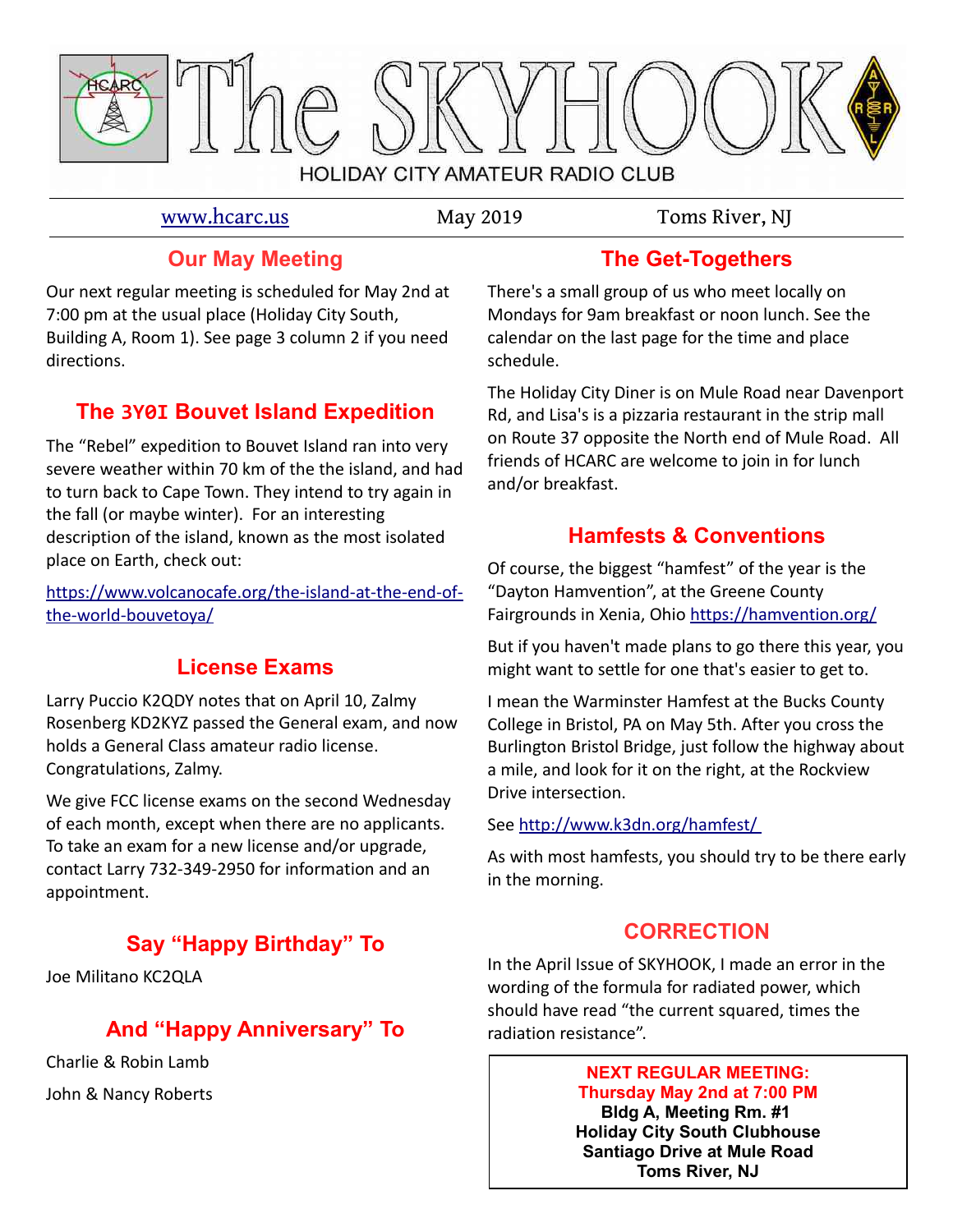## **Ocean County ARES® News**

May, 2019

The new website for the SNJ section of the ARRL is [http://snj.arrl.org](http://snj.arrl.org/)

Under the ARES section, all the way at the bottom of the page, you can now find the new Section Emergency Operations Plan. During a section review of the plan, five potential challenges were identified and are listed below:

| <b>POTENTIAL</b><br><b>CHALLENGES</b>                                                                                   | <b>CONSIDERATIONS</b>                                                                                                                                                                        |
|-------------------------------------------------------------------------------------------------------------------------|----------------------------------------------------------------------------------------------------------------------------------------------------------------------------------------------|
| 1. Is there a back-up<br>plan for<br>communicating<br>with all Counties<br>assuming loss of the<br>C4FM network?        | $\triangleright$ Have local teams tested<br>communications with<br>neighboring County team<br>primary repeaters?<br>Has local team tested HF<br>communications with other<br>County Teams?   |
| 2. Does each<br>County team have a<br>plan for loss of its<br>primary repeaters,<br>power or antenna<br>failure?        | $\triangleright$ Can secondary repeater(s)<br>cover the County?<br>$\triangleright$ Has the local team tested<br>simplex capabilities?<br>Do members know what to<br>do if repeater is down? |
| 3. Have multiple<br>frequencies been<br>tested between<br>shelters/hospital<br>and net control?                         | Is simplex an alternative?<br>$\blacktriangleright$<br>$\triangleright$ Is it possible to relay<br>message on simplex?                                                                       |
| 4. Is there an<br>activation plan for a<br>total<br>telecommunication<br>disruption?                                    | Establish single repeater and<br>simplex frequency to monitor in<br>the event of disruption?                                                                                                 |
| 5. How can digital<br>message handing<br>be expanded, since<br>it's faster and more<br>accurate than voice<br>messages? | Testing and expanding<br>➤<br>NBEMS, PACKET and/or Winlink<br>used by other Sections of the<br>Division?                                                                                     |

An investigation of challenges and considerations indicates that challenges 2 through 4 are local county items. Some counties ARES teams have already identified these potential challenges, conducted research, tests, and determined considerations. In Ocean county, the local Ocean County ARES Emergency Plan does address items 2 through 4. At this time Ocean County is also researching the use of HF communications should a failure of the C4FM, SCERN Internet link fail.

Ohio has already tested Near-Vertical Incidence Skywave (NVIS) propagation and even holds an annual event to demonstrate that it works. On April 13, Ocean County conducted one such test between Camden, Atlantic and Ocean County with great success. Base and mobile type NVIS antennas were used on 80 meters, LSB, phone, to make contact across the state using 50 watts or less. Further tests are planned and this item was heavily discussed at the April 17<sup>th</sup> ARES meeting at the Ocean County EOC.

At the April  $17<sup>th</sup>$  ARES Meeting, Tim – NJ2N was also presented with an appointment as Assistant Emergency Coordinator (AEC) by Bob – WX2NJ. Tim's specialty will be APRS, NVIS and direction finding.

Also, Rick – N2RPQ, has been appointed by Tom – N2XW as Section Webmaster and reports directly to the section PIO, Jennifer Robinson – KD2EYR. Rick was responsible for the development of the new SNJ website and will be maintaining it.

I would also like to thank Tim – NJ2N and Paul – KB2RUV for a great presentation on APRS at the April Holiday City Amateur Radio Club meeting. Tim and Paul also provided the event debrief for the Ocean County ARES fox hunt that was held on March  $23^{rd}$ , at the last ARES meeting on April 17<sup>th</sup>. Ten operators participated in the hunt and APRS was used to allow Net Control to direct the hunt from bearings called in by field operators. This was a good demonstration of one of the capabilities of APRS not used on a daily basis.

73 de WX2NJ

Bob Murdock

Ocean County Amateur Radio Emergency Service® EC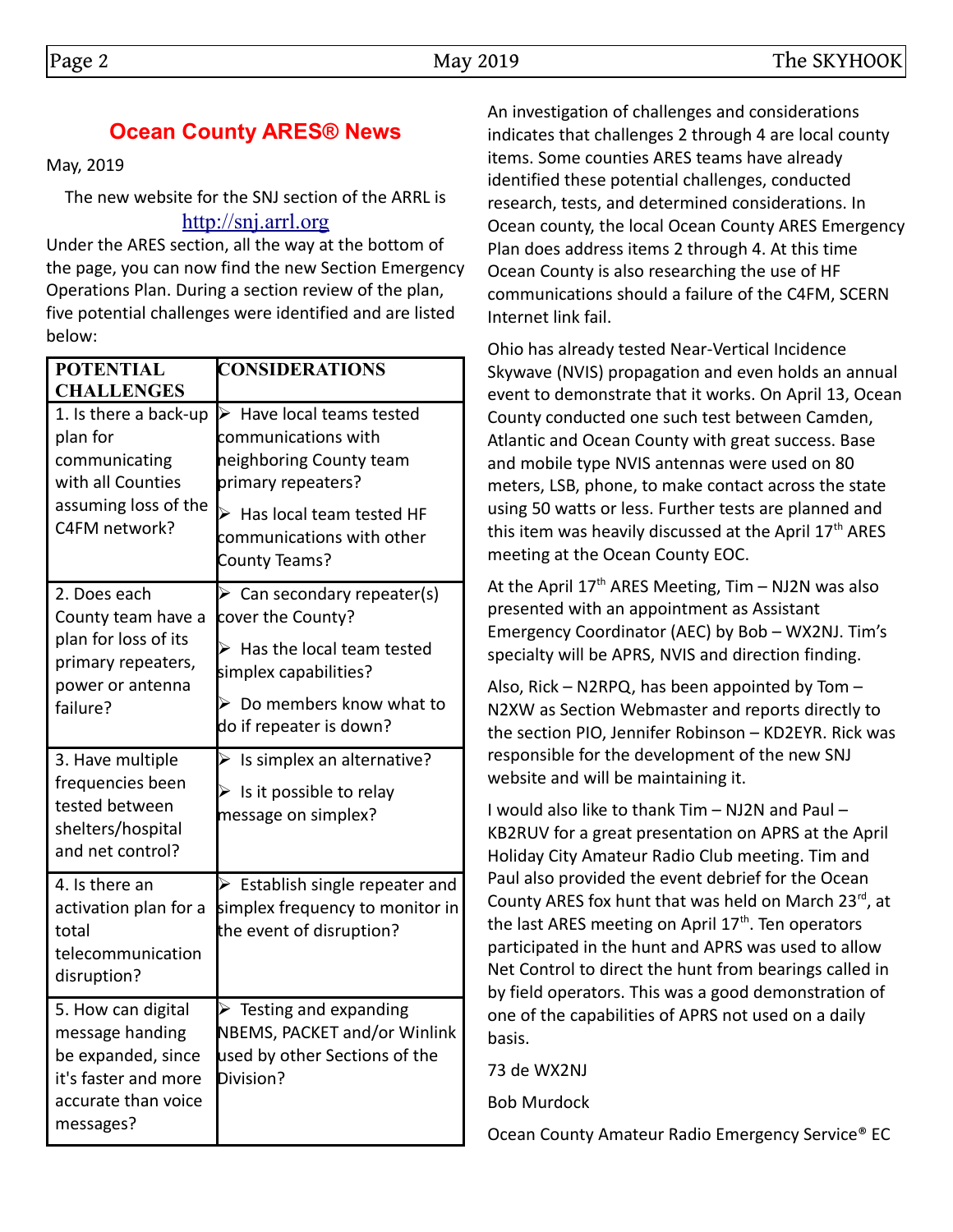## **Nocturnal Creative Problem Solving**

By Urb LeJeune W2UL

Introduction:

Concentration is a disarmingly simple card game which is played by two or more people. The 52 cards of a well-shuffled deck are laid out on a surface face down.

For this introduction we'll assume there are two players, Romeo and Juliette.

Juliette wins the coin toss and goes first. She picks up two cards at random, and if they match she takes the pair and places them face up in from of her, and selects two additional cards.

If she doesn't produce a match, she puts the cards, face down, into their original position, and Romeo selects two cards.

When there are no longer any cards face down, the player with the most matches wins the game.

Here is a friendly piece of advice:

If you're an adult, don't even think about playing this game with a five year old unless you can handle total humiliation.

A 52 card deck has 26 possible matches, and a five year old frequently captures 20 or more matches.

How can this be, and can a study of this phenomenon help us learn anything that might be helpful with future problem solving challenges?

First, let's reject any thought that the five year old is just lucky with the first game, because they will bash us consistently.

What property do they possess that the average adult lacks?

The answer is total concentration.

Youngsters don't have a multitude of seemingly insignificant thoughts running around inside their heads. We adults are burdened with thoughts about relationships, how to explain to the boss that we're about to miss a deadline, and so on.

[Continued on next page]

#### **[Our VE Crew](mailto:lpuccio1@comcast.net?subject=VE)**

Larry [K2QDY](mailto:lpuccio1@comcast.net) (Liaison) 732-349-2950, Urb [W1UL,](mailto:urb@W1UL.com) John [KQ4WR,](mailto:kq4wr@arrl.net) Stan [KB2PD,](mailto:kb2pd@hotmail.com) Steve [N2WLH,](mailto:n2wlh@yahoo.com) Murray [KD2IN,](mailto:murraykd2in@comcast.net) Larry [WA2VLR,](mailto:lloscalz@optonline.net) Tony [KD2GSO.](mailto:tonyk613@comcast.net)

*License exams are given by appointment at 6:30pm on the second Wednesday of each month at Holiday City South Clubhouse, Bldg A, which is at the corner of Mule Rd. and Santiago Dr. Call Larry Puccio, K2QDY, at 732-349-2950 for an appointment.* 

*Directions: From either Route 37 W or Davenport Road, take Mule Road to Santiago Drive. Clubhouse A is the building nearest the street corner.*

#### **CLUB COMMITTEES**

| Refreshments:       | Tony <b>KD2GSO</b> | 732-930-5779        |
|---------------------|--------------------|---------------------|
| Webmaster:          | Steve N2WLH        | N2WLH@yahoo.com     |
| Programs:           | Tony <b>KD2GSO</b> | 732-930-5779        |
| Sunshine:           | Dave WA2DJN        | WA2DJN3@verizon.net |
| Field Day:          | Larry <b>K2QDY</b> | 732-349-2950        |
| <b>VE Sessions:</b> | Larry <b>K2QDY</b> | 732-349-2950        |
| Membership:         | Doug <b>KC2TZC</b> | 732-928-2316        |
|                     |                    |                     |

#### **Holiday City Amateur Radio Club Toms River, New Jersey**

| Web Site www.hcarc.us               |                     |                    |                     |  |  |  |  |
|-------------------------------------|---------------------|--------------------|---------------------|--|--|--|--|
| President                           | <b>John Sawina</b>  | NA <sub>2</sub> R  | 908-625-5622        |  |  |  |  |
| <b>Vice President</b>               | <b>Billy Locke</b>  |                    | KD2MHA 732 281-0151 |  |  |  |  |
| <b>Secretary</b>                    | <b>John Perry</b>   | <b>KD2NDY</b>      | 732-349-2705        |  |  |  |  |
| <b>Treasurer</b>                    | <b>Larry Puccio</b> | K <sub>2</sub> ODY | 732-349-2950        |  |  |  |  |
| <b>Executive Board Doug Poray</b>   |                     | <b>KC2TZC</b>      | 732-928-2316        |  |  |  |  |
| <b>Executive Board John Roberts</b> |                     | KQ4WR              | 732-966 4665        |  |  |  |  |
| <b>W2HC Trustee</b>                 | <b>Larry Puccio</b> | K <sub>2</sub> ODY | 732-349-2950        |  |  |  |  |

Membership is open to all interested persons. Ham license is not required. Dues are \$25.00 per year, payable Jan  $1<sup>st</sup>$ . Members joining during the year will have the dues prorated. Family membership \$30.00 per family. ----------------------------------------------------------

Meetings are held on the first Thursday of every month, at 7:00 pm, except December.

Location: Meeting Room #1 in the Holiday City South Clubhouse A. Directions: From either Route 37 W or Davenport Road, take Mule Road to Santiago Drive. Turn into the parking lot from Santiago Drive and park near the pool. Enter the building nearest the street corner.-

The SKYHOOK is published monthly as the HCARC's official newsletter. Editor and Publisher:

John Roberts [KQ4WR](mailto:kq4wr@arrl.net) 7 Lincoln Ct. Whiting, NJ 08759-1505 e-mail [KQ4WR@arrl.net](mailto:KQ4WR@arrl.net) 732 966 4665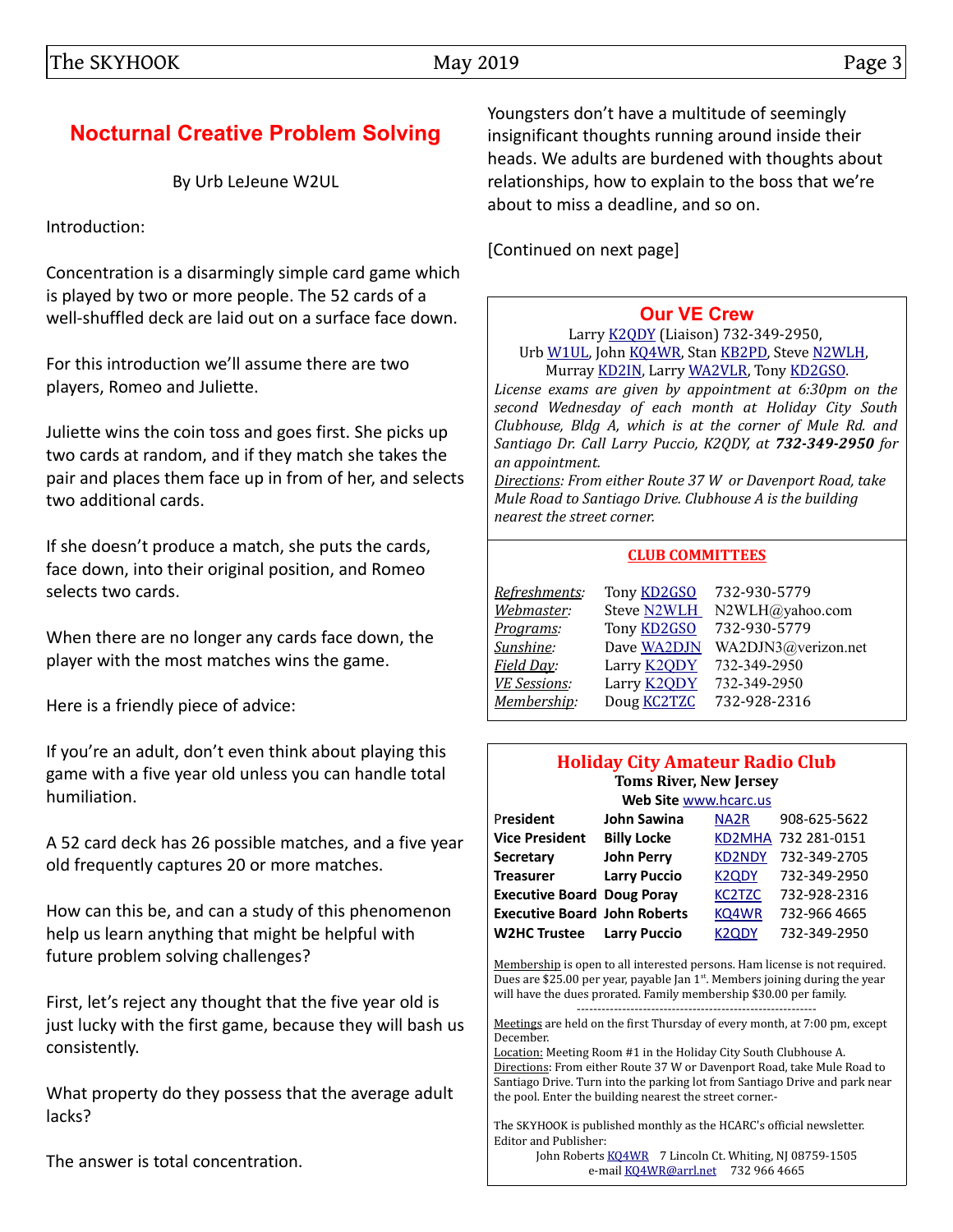Some people claim that a regimen of yoga permits focusing on a single topic.

I never was able to reach such an exalted level of mindcontrol.

However I did discover a way to harness very high levels of concentration, quite by accident.

I didn't enter a college classroom until I was 46 years old.

My initial reason for taking a college course was to learn how to program a computer.

Like many people, I thought computer programming was about syntax, but it's not; it's primarily about logic and problem solving.

Early on in my first course I was wrestling with a pesky problem.

My program compiled successfully, meaning the syntax was correct, but the program seemed to have a mind of its own, and refused to do what I wanted.

It's a cliche in the computer field that a program does what you tell it to do, not what you want it to do.

One night an interesting thing happened.

I was thinking about my elusive program as I was falling asleep.

Several hours later I woke up with the solution to the problem.

I want back to sleep thinking I had accomplished a major breakthrough.

In the morning I remembered waking up in the middle of the night with the solution, but I didn't remember what it was.

From that point on, when I had a programming problem, I kept a listing of the program on my night table, and if I awoke in the middle of the night, I made notations on my program listing.

I also kept a pocket notebook on my night table in case I came up with the solution to a non-computer problem.

After several months, I additionally discovered I no longer had to make notes on my listings in the middle of the night; I remembered them in the morning.

That was about 40 years ago and I practice this same methodology today.

What was the mechanism allowing me to harness my nocturnal creative problem solving abilities, and could it be replicated by others?

Over this ensuing 40 year period I have exposed the "problem solve while you sleep" methodology to countless numbers of people, and only a few could not duplicate my success.

I'll leave the explanation of the modality to those infinitely more qualified with the working of the mind than I possess.

From a simplistic layman's point of view, I think that when we sleep, we regress to the mind set of that wonderful five year old, who whopped us at Concentration.

I also believe, based on much experience, that we can train our minds to take directions for nocturnal subject matter selection.

How does this apply to ham radio in general, and ham cramming specifically?

When using this website, try and do a study session and test session every day.

When going to sleep, think about the associations you made, connecting the questions with the correct answers.

I'll wager you a cup of coffee you'll start processing the relationships while you sleep within a few nights.

#### Epilogue:

I confess my mind does not comprehend the mechanism our mind uses to solve problems in our sleep.

But I do know it works and that's good enough for me.

When not writing newsletter articles Urb is usually working on his website, ham-cram.com. The site has three distinguishing characteristics:

- 1. Only correct answer are studied,
- 2. Only questions most likely on the actual test are studied.
- 3. It's totally free.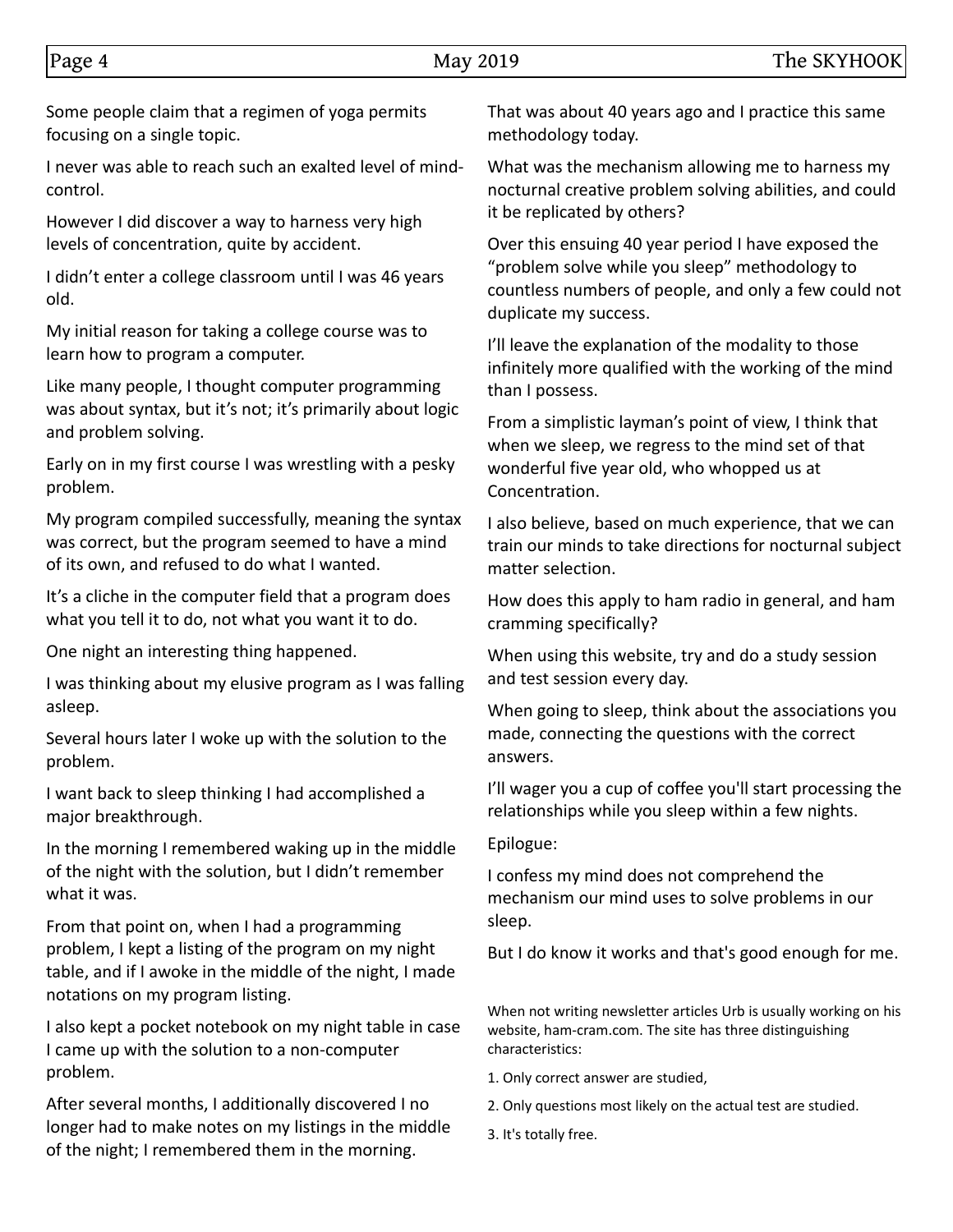# **Larry Puccio K2QDY Worked:**

| Date     | Mode       | Freq       | Callsign          | Entity                      | Location |      |            |
|----------|------------|------------|-------------------|-----------------------------|----------|------|------------|
| 04/20/19 | <b>CM</b>  | 18.080     | <b>GB0SNB</b>     | England*                    | J001dg   | 3512 | <b>NE</b>  |
|          |            |            |                   | *WWII Secret Nuclear Bunker |          |      |            |
| 04/20/19 | <b>CM</b>  | 7.006      | 4Z5AD             | Israel                      | KM72ma   | 5722 | <b>NE</b>  |
| 04/10/19 | <b>CM</b>  | 7.024      | VE2PID            | Ontario                     | F053aa   | 925  | N          |
| 03/31/19 |            | SSB 14.178 | <b>KL7RA</b>      | Alaska**                    | BP54aa   | 3366 | NW         |
|          |            |            |                   | **North Pole Contest Group  |          |      |            |
| 03/31/19 |            | SSB 21.293 | PJ2T              | Curacao                     | FK52jf   | 1942 | S          |
| 03/31/19 |            | SSB 21.252 | TI7W              | Costa Rica                  | EK80aa   | 2154 | SSW        |
| 03/31/19 |            | SSB 21.329 | <b>P40L</b>       | Aruba                       | FK52am   | 1915 | S          |
| 03/31/19 |            | SSB 21.348 | PJ4R              | Bonaire                     | FK52ne   | 1949 | $\sf S$    |
| 03/31/19 |            | SSB 21.345 | CE2CT             | Chile                       | FG40ma   | 4841 | S          |
| 03/31/19 |            | SSB 21.340 | HK3TK             | Colombia                    | FJ35aa   | 2415 | S          |
| 03/31/19 |            | SSB 21.288 | <b>P44W</b>       | Aruba                       | FK52am   | 1915 | S          |
| 03/31/19 |            | SSB 21.243 | PU2UD             | Brazil                      | GG87ja   | 4789 | <b>SSE</b> |
| 03/31/19 |            | SSB 21.261 | PT <sub>2</sub> A | Brazil                      | GG87ja   | 4789 | <b>SSE</b> |
| 03/31/19 |            | SSB 21.266 | PR4T              | Brazil                      | GG87ja   | 4789 | <b>SSE</b> |
| 03/31/19 |            | SSB 21.282 | WP4X              | Puerto Rico                 | FK68vm   | 1557 | <b>SSE</b> |
| 03/31/19 |            | SSB 21.304 | FG4KH             | Guadeloupe                  | FK96eg   | 1807 | <b>SSE</b> |
| 03/31/19 |            | SSB 21.367 | PJ4K              | Bonaire                     | FK52ne   | 1949 | S          |
| 03/31/19 |            | SSB 21.345 | PS <sub>2</sub> T | Brazil                      | GG87ja   | 4789 | <b>SSE</b> |
| 03/31/19 |            | SSB 21.369 | WP3DX             | Puerto Rico                 | FK68vm   | 1557 | <b>SSE</b> |
| 03/31/19 |            | SSB 21.324 | CV7S              | Uruguay                     | GF16va   | 5240 | <b>SSE</b> |
| 03/31/19 |            | SSB 21.308 | ZY2A              | Brazil                      | GG87ja   | 4789 | <b>SSE</b> |
| 03/31/19 |            | SSB 21.279 | PX4A              | Brazil                      | GG87ja   | 4789 | <b>SSE</b> |
| 03/31/19 |            | SSB 21.224 | LU5FB             | Argentina                   | GF06ta   | 5211 | <b>SSE</b> |
| 03/31/19 |            | SSB 21.232 | ZV <sub>2</sub> C | Brazil                      | GG87ja   | 4789 | <b>SSE</b> |
|          |            | SSB 21.238 | PZ5RA             | Suriname                    | GI24ma   | 3405 | <b>SSE</b> |
| 03/31/19 |            |            |                   |                             |          |      | <b>NE</b>  |
| 03/31/19 |            | SSB 14.246 | <b>9A1A</b>       | Croatia                     | JN75sd   | 4341 |            |
| 03/31/19 | <b>SSB</b> | 14.260     | IR8DIR            | Italy                       | JN62ma   | 4343 | <b>ENE</b> |
| 03/31/19 |            | SSB 14.272 | CR6T              | Portugal                    | IM58jp   | 3400 | <b>ENE</b> |
| 03/31/19 |            | SSB 14.273 | CN8CO             | Morocco                     | IM63aa   | 3631 | <b>ENE</b> |
| 03/31/19 |            | SSB 14.275 | II8K              | Italy                       | JN62ma   | 4343 | <b>ENE</b> |
| 03/31/19 |            | SSB 14.272 | SP1NY             | Poland                      | K000aa   | 4349 | NE         |
| 03/31/19 |            | SSB 14.286 | TM6M              | France                      | JN18dt   | 3669 | NE         |
| 03/30/19 |            | SSB 14.337 | VB7R              | Canada                      | ???      |      |            |
| 03/30/19 |            | SSB 14.329 | CR6K              | Portugal                    | IM58jp   | 3400 | <b>ENE</b> |
| 03/30/19 | <b>SSB</b> | 14.319     | <b>I050</b>       | Italy                       | JNG2ma   | 4343 | <b>ENE</b> |
| 03/30/19 |            | SSB 14.314 | CR6P              | Portugal                    | IM58jp   | 3400 | <b>ENE</b> |
| 03/30/19 |            | SSB 14.310 | M7K               | England                     | IO91wm   | 3506 | <b>NE</b>  |
| 03/30/19 | SSB        | 14.293     | I04X              | Italy                       | JN62ma   | 4343 | <b>ENE</b> |
| 03/30/19 | SSB        | 14.278     | EA5DFV            | Spain                       | IN80dj   | 3620 | <b>ENE</b> |
| 03/30/19 | SSB        | 14.270     | TM29X             | France                      | JN18dt   | 3669 | <b>NE</b>  |
| 03/30/19 | SSB        | 14.189     | S57AL             | Slovenia                    | JN76hc   | 4269 | NE         |
| 03/30/19 |            | SSB 14.186 | LZ9W              | Bulgaria                    | KN12pq   | 4757 | NE         |
| 03/30/19 |            | SSB 14.189 | S57AL             | Slovenia                    | JN76hc   | 4269 | <b>NE</b>  |
| 03/30/19 |            | SSB 14.187 | I09A              | Italy                       | JN62ma   | 4343 | <b>ENE</b> |
| 03/30/19 |            | SSB 14.163 | HA3NU             | Hungary                     | JN97nm   | 4403 | NE         |
| 03/30/19 |            | SSB 14.195 | OM2BH             | Slovak Rep                  | J080ac   | 4192 | <b>NE</b>  |
| 03/30/19 | SSB        | 14.198     | DP6M              | Germany                     | J031aa   | 3768 | NE         |
| 03/30/19 | SSB        | 14.214     | YT5A              | Serbia                      | KN04gv   | 4557 | NE         |
| 03/30/19 |            | SSB 14.227 | HA8A              | Hungary                     | JN97nm   | 4403 | <b>NE</b>  |
|          |            |            |                   |                             |          |      |            |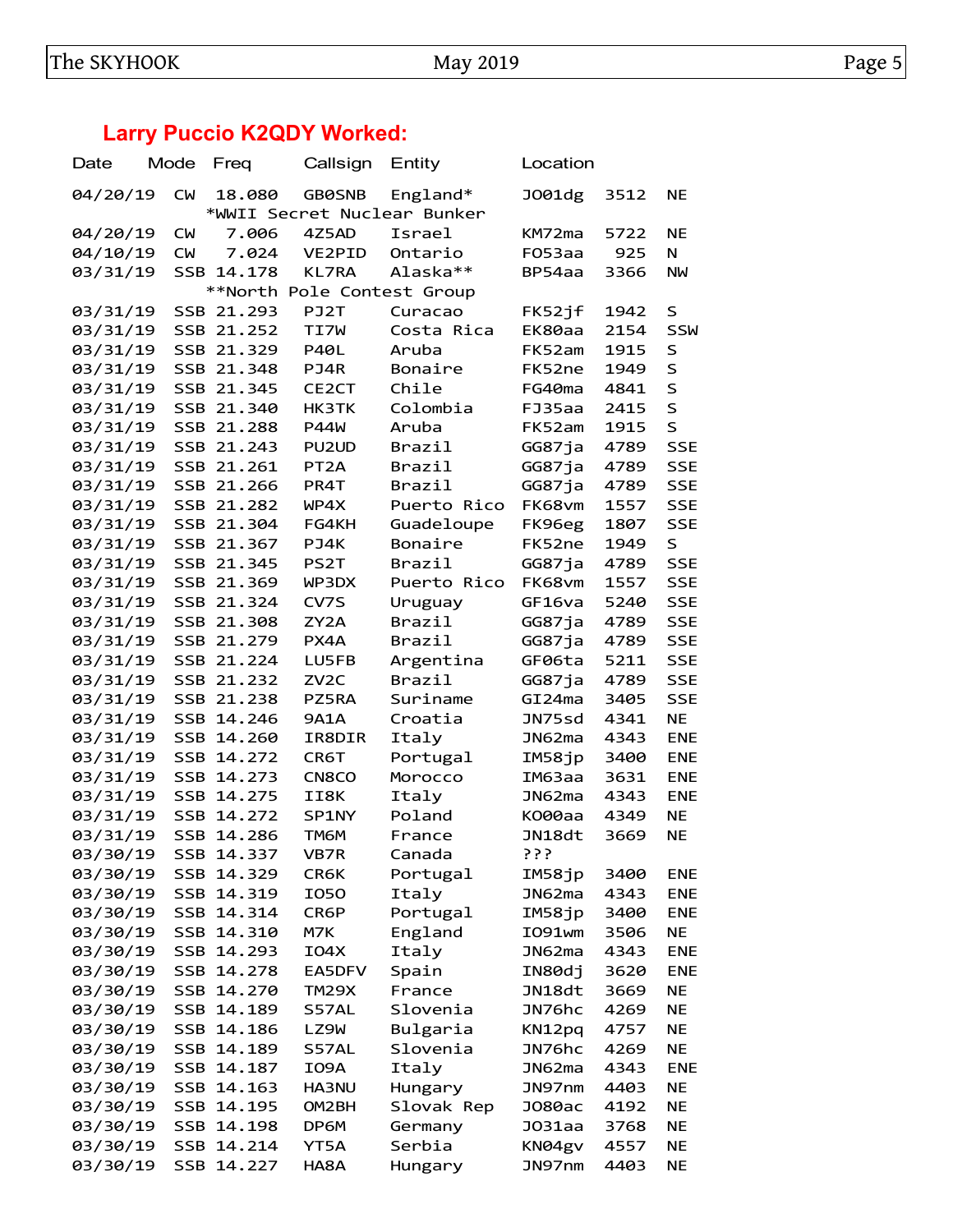## **Russ Young, WA2VQV Worked:**

| <b>CALLSIGN</b> | <b>DATE</b> | <b>UTC</b> | <b>FREQ</b> | <b>MODE</b> | <b>ENTITY</b>               | <b>IOTA</b> | <b>LOC</b> | <b>MILES</b> | <b>DIR</b> |
|-----------------|-------------|------------|-------------|-------------|-----------------------------|-------------|------------|--------------|------------|
| C31CT           | 20-Mar-19   | 2136Z      | 30M         | <b>CW</b>   | ANDORRA                     |             | JN02sm     | 3895         | <b>ENE</b> |
| VE7ANC/VE1      | 24-Mar-19   | 0225Z      | 40M         | <b>CW</b>   | BELL IS., NOVA SCOTIA, CAN. | NA-081      | FN96pc     | 896          | NE.        |
| PJ2/K7FA        | 24-Mar-19   | 1648Z      | 17M         | <b>CW</b>   | <b>CURACAO</b>              | SA-099      | FK52jf     | 1882         | <b>SSE</b> |
| XR0ZRC          | 25-Mar-19   | 2053Z      | 17M         | <b>CW</b>   | JUAN FERNANDEZ IS., CHILE   | SA-005      | FF06ni     | 5020         | S          |
| C5DL            | 4-Apr-19    | 0015Z      | 30M         | <b>CW</b>   | THE GAMBIA                  |             | IK13ma     | 3969         | E.         |
| VE7ACN/CK9      | 8-Apr-19    | 0114Z      | 40M         | <b>CW</b>   | WHITE HEAD IS., CANADA      | NA-014      | FN64pp     | 597          | NE.        |
| AM70R           | 9-Apr-19    | 1827Z      | 20M         | <b>CW</b>   | <b>SPAIN</b>                |             | IN80di     | 3706         | <b>ENE</b> |
| LZ2HR           | 9-Apr-19    | 1838Z      | 20M         | <b>CW</b>   | <b>BULGARIA</b>             |             | KN12pg     | 4850         | <b>NE</b>  |
| LZ1MS           | 9-Apr-19    | 1854Z      | 20M         | <b>CW</b>   | <b>BULGARIA</b>             |             | KN12pg     | 4850         | NE.        |
| PY4VG           | 20-Apr-19   | 1556Z      | 15M         | <b>CW</b>   | <b>BRAZIL</b>               |             | GH90 m     | 4607         | <b>SE</b>  |
| LU6OA           | 21-Apr-19   | 1738Z      | 15M         | <b>CW</b>   | ARGENTINA                   |             | FG75in     | 4427         | S          |
| YV4ABR          | 21-Apr-19   | 1753Z      | 15M         | <b>CW</b>   | VENEZUELA                   |             | FK60af     | 2034         | <b>SSE</b> |
| HR5/F2JD        | 23-Apr-19   | 2244Z      | 30M         | <b>CW</b>   | <b>HONDURAS</b>             |             | EK64ma     | 1859         | <b>SSW</b> |

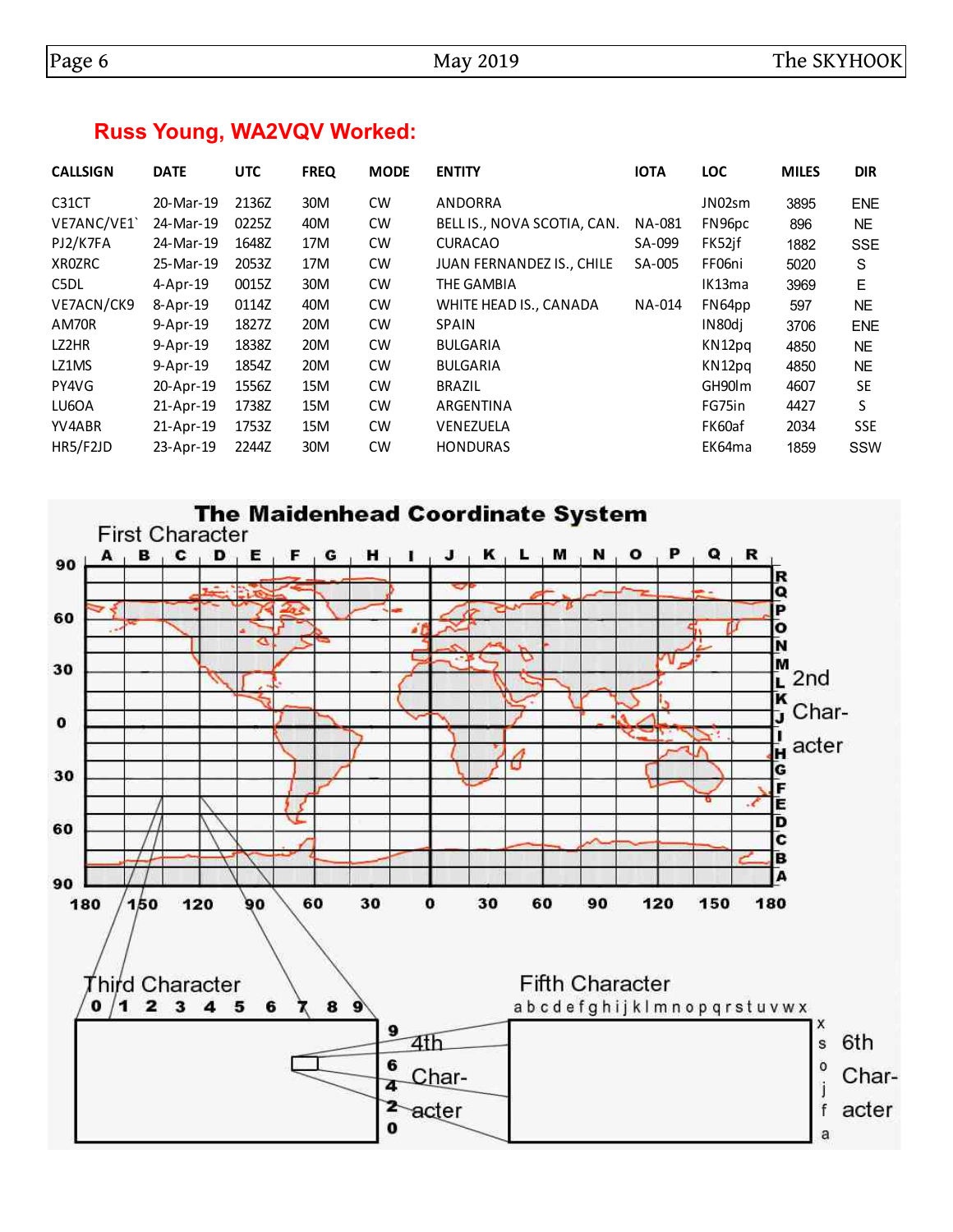#### The SKYHOOK May 2019 May 2019

# **Some DX Opportunities**

Callsigns shown in alphanumeric order Mode codes:  $8 = JTS$ ,  $C = CW$ ,  $D = Digital$ ,  $J = JP4$ ,  $P = PSK31$ ,  $R = RTTY$ ,  $S = SSB$ ,  $T = SSTV$ . Bands: "Low" usually means 160, 80 & 40m.

| Start  | Finish Call |                   | Entity          | <b>IOTA</b> | Bands       | Modes   | QSL Via     | Grid      | Miles | Dir        |
|--------|-------------|-------------------|-----------------|-------------|-------------|---------|-------------|-----------|-------|------------|
| May 11 | May 16      | 3D2               | Fiji            | $OC-016$    | $40 - 12m$  | S,C     | KD7WPJ ?    | RH92jm    | 7879  | W          |
| May 02 | May 05      | 3D2AS             | Fiji            | $OC - 016$  | $10 - 10m$  | 5,8     | M0OXO       | RH92ma    | 7886  | W          |
| May 20 | May 22      | 3D2AS             | Fiji            | $OC-016$    | $40 - 10m$  | S, 8    | M0OXO       | RH92ma    | 7886  | W          |
| May 25 | Jun 02      | 4L9S              | Georgia         |             | $80 - 10m$  |         | OE1ZKC      | LN21mm    | 5646  | <b>NE</b>  |
| May 07 | May 10      | 8Q7NH             | Maldives        | AS-013      | $160 - 6m$  | C, 8    | LoTW        | MJ63oe    | 8818  | <b>NE</b>  |
| May 23 | May 28      | 9M6NA             | East Malaysia   | $OC-133$    | бm          | 8       | LoTW        | 0J75oh    | 9257  | <b>NNW</b> |
| May 15 | Jun 05      | FR/F4HPX          | Reunion         | AF-016      | $40 - 15m$  | S, 8, c | F4HPX ?     | LG79sa    | 9227  | E.         |
| May 08 | May 22      | FW/G0VJG          | Wallis & Futuna | OC-054      | $40 - 6m$   | S, 8    | M00X0       | AH16vg    | 7438  | W          |
| Apr 30 | May 05      | GJ6EFW            | Jersey          | EU-013      |             | S, C, D | ON6EF       | IN89vh    | 3465  | <b>NE</b>  |
| May 02 | May 02      | HQ9D              | Honduras        |             | $20 - 17m$  | C, S, 8 | LoTW        | EK64ma    | 1952  | SSW        |
| May 07 | May 15      | <b>J79TA</b>      | Dominica        | NA-101      | "Low"       | С       | M0OXO       | FK95ij    | 1869  | <b>SSE</b> |
| May 07 | May 15      | J79U              | Dominica        | NA-101      | "Low"       | C       | M0OXO       | FK95ij    | 1869  | <b>SSE</b> |
| May 06 | May 15      | J88PI             | St Vincent      | NA-025      | $40 - 10m$  | 5,8,t   | GW4DVB Dir  | FK92ho    | 2047  | <b>SSE</b> |
| Apr 28 | May 04      | JD1BMH            | Ogasawara       | AS-031      | $40 - 10m$  | C, S, R | JD1BMH Buro | QL07mm    | 7256  | <b>NNW</b> |
| May 25 | Jun 01      | LX/GM4UYE         | Luxembourg      |             | $40 - 6m$   | S,C,R,8 | LoTW        | JN39ga    | 3842  | <b>NE</b>  |
| May 10 | May 12      | LX8SAR            | Luxembourg      |             | $80 - 10m$  | S,C,8   | LX8SAR Buro | JN39ga    | 3842  | <b>NE</b>  |
| Apr 27 | May 01      | MD0HWX            | Isle of Man     | EU-116      | $40 - 10m$  | C, D    | JF10SL dir  | $I074$ sa | 3285  | <b>NE</b>  |
| Apr 27 | May 01      | MD0ITP            | Isle of Man     | EU-116      | $40 - 10m$  | C,D     | JH0CJH dir  | I074sa    | 3285  | ΝE         |
| Apr 27 | May 01      | MD0IUX            | Isle of Man     | EU-116      | $40 - 10m$  | C, D    | JR1NHD dir  | I074sa    | 3285  | <b>NE</b>  |
| May 05 | May 11      | 0A3/AC0PR         | Peru            |             | $40 - 15m$  | C, qrp  | LoTW        | FH18ma    | 3595  | S          |
| May 04 | May 11      | 0J3W              | Market Reef     | EU-053      | 60&30m      | C       | OH3WS       | JP90mh    | 3980  | <b>NE</b>  |
| May 22 | May 29      | S97HA             | Seychelles      | AF-023      | "Low"       | C,s     | LoTW        | LI75ri    | 8482  | ENE        |
| May 25 | Jun 14      | SV5/DL3DRN        | Dodecanese      | EU-001      | $80 - 10m$  | C, S, R | LoTW        | KM36xd    | 5227  | <b>NE</b>  |
| Apr 25 | May 01      | SV9/OH1VRI        | Crete           | EU-015      | $80 - 10m$  | C, S    | OH1VR dir   | KM25hj    | 5116  | ENE        |
| May 24 | Jun 13      | TG9BBV            | Guatemala       |             | $80 - 12m$  | C, 8, s | LoTW        | EK44so    | 2008  | <b>SW</b>  |
| Apr 27 | May 08      | T019A             | Reunion         | AF-016      | "Low"       |         | 9A2AA       | LG79sa    | 9227  | E          |
| May 01 | May 01      | <b>V31D</b>       | Belize          | NA-073      | $20 - 17m$  | C, S, 8 | LoTW        | EK57um    | 1764  | SSW        |
| May 13 | May 19      | XV9BO             | Vietnam         |             | $160 - 10m$ | S,C,R,8 | LoTW        | OK40dw    | 8922  | N          |
| Apr 27 | May 04      | XV9XX             | Vietnam         |             | $30 - 17m$  | C       | LoTW        | OK36sl    | 8541  | N          |
| May 03 | May 03      | ZF <sub>2</sub> D | Cayman Is       | NA-016      | $20 - 17m$  | C, S, 8 | LoTW        | EK99sm    | 1460  | SSW        |